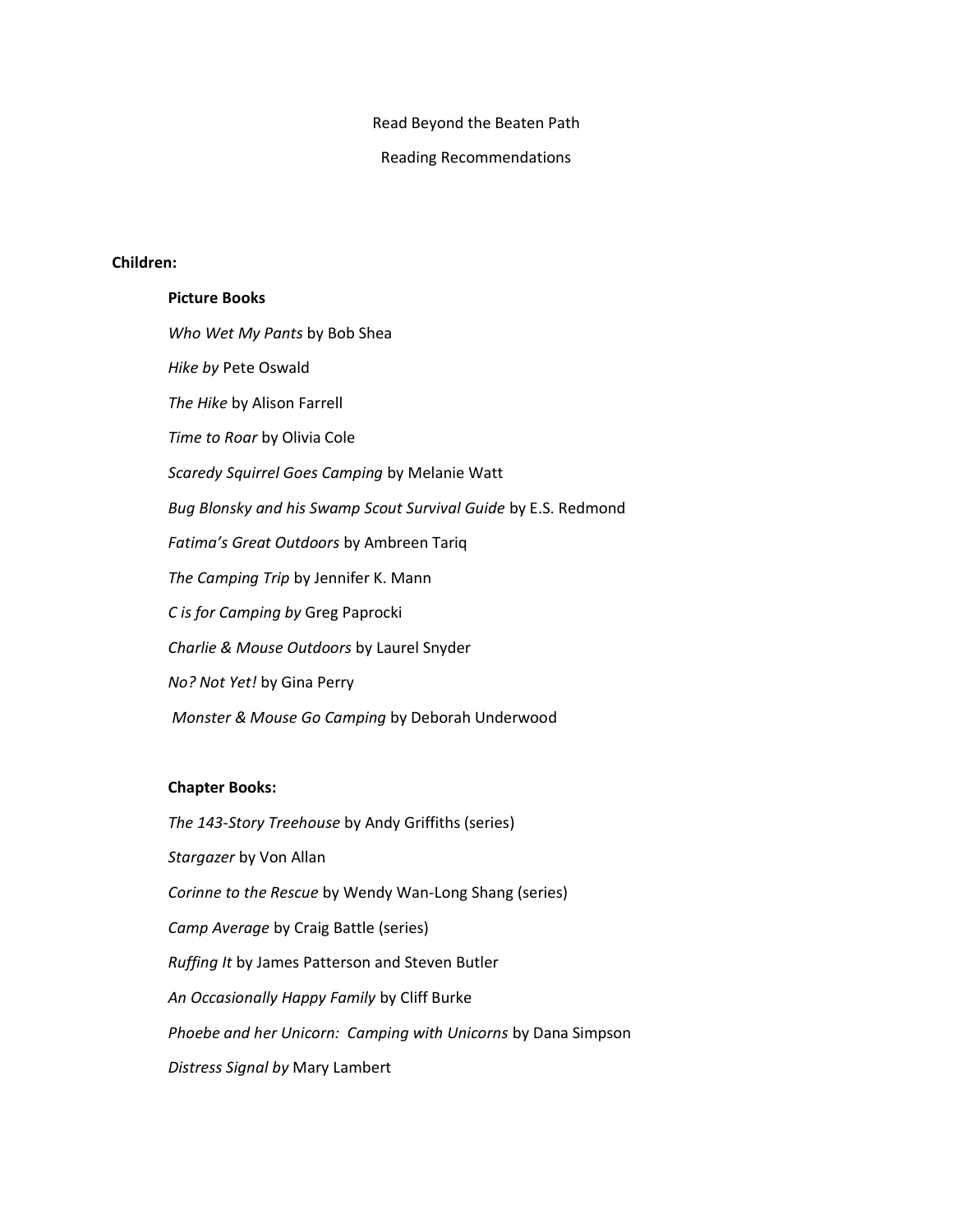#### **Non-fiction**

*How to Go Anywhere (and not get lost) by* Hans Aschim *Survive in the Outdoors!* By Mike Lawrence *Backpacking Hacks: Camping Tips for Outdoor Adventures* by Taymond Bean

## **Young Adult:**

*One Was Lost* by Natalie D. Richards *Dan Versus Nature* by Don Calame *Starry Eyes* by Jenn Bennett *The Journey Back* by Priscilla Cummings *The Way Back from Broken*by Amber J. Keyser *Jane, the Fox &b Me* by Fanny Britt *The Devil You Know* by Trish Doller *Skyjacked* by Paul Griffin *Tomorrow, When the War Began* by John Marsden *Great Falls* by Steve Watkins *Can you Keep a Secret* by R.L. Stine *Aristotle and Dante Dive into the Waters of the World* by Benjamin Alire Saenz

### **Adult:**

# **Fiction**

*One Step Too Far* by Lisa Gardener *A Stardance Summer* by Emily March *All the Little Children* by Jo Furniss *Summer Pleasures* by Nora Roberts *Hunted Past Reason* by Richard Matheson